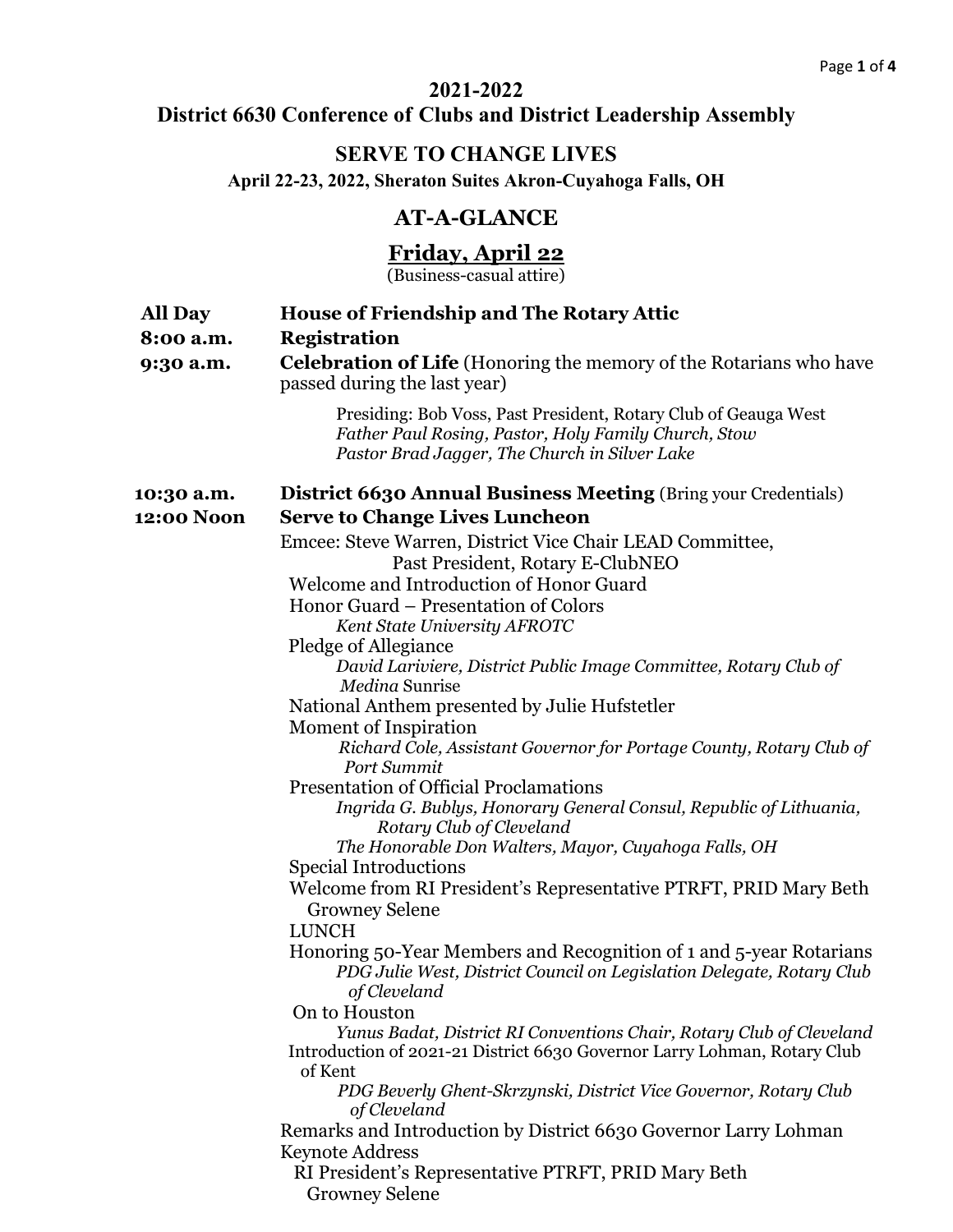### **Friday, April 22** (Continued)

#### **2:30-4:20 p.m. AFTERNOON DISTRICT LEADERSHIP ASSEMBLY EDUCATION SESSIONS**

#### **2:30-3:20 p.m**. **Session I 3:30-4:20 p.m. Session II**

For detailed information about the District Leadership Assembly sessions for Friday and Saturday, please refer to the DLA tab on the website

| 6:00 p.m. | <b>Serve To Change Lives Reception</b>                               |
|-----------|----------------------------------------------------------------------|
| 7:00 p.m. | <b>Serve To Change Lives Dinner</b>                                  |
|           | Emcee: Steve Warren, District Vice Chair LEAD Committee,             |
|           | Past President, Rotary E-ClubNEO                                     |
|           | <b>Welcome and Introductions</b>                                     |
|           | Pledge of Allegiance                                                 |
|           | PDG Jack Young, District Fellowship Chair, Rotary Club of Conneaut   |
|           | Moment of Inspiration                                                |
|           | PDG Pat Myers, Rotary Club of Hudson Clocktower                      |
|           | Remarks by RI President's Representative PTRFT, PRID Mary Beth       |
|           | <b>Growney Selene</b>                                                |
|           | <b>DINNER</b> (Sponsor Moment and Raffle)                            |
|           | Introduction of 2021-22 District 6630 Governor Larry Lohman, Rotary  |
|           | Club of Kent                                                         |
|           | PDG Beverly Ghent-Skrzynski, District Vice Governor, Rotary Club     |
|           | of Cleveland                                                         |
|           | Remarks and Introduction by District 6630 Governor Larry Lohman      |
|           | <b>Keynote Address</b>                                               |
|           | Jim Mulholland, Director, Companion Community Development            |
|           | Alternatives (CoCoDA)                                                |
|           | "Education, Health and Water in Central America"                     |
| Evening   | <b>Hospitality Suite Sponsored by the Rotary Club of Geauga West</b> |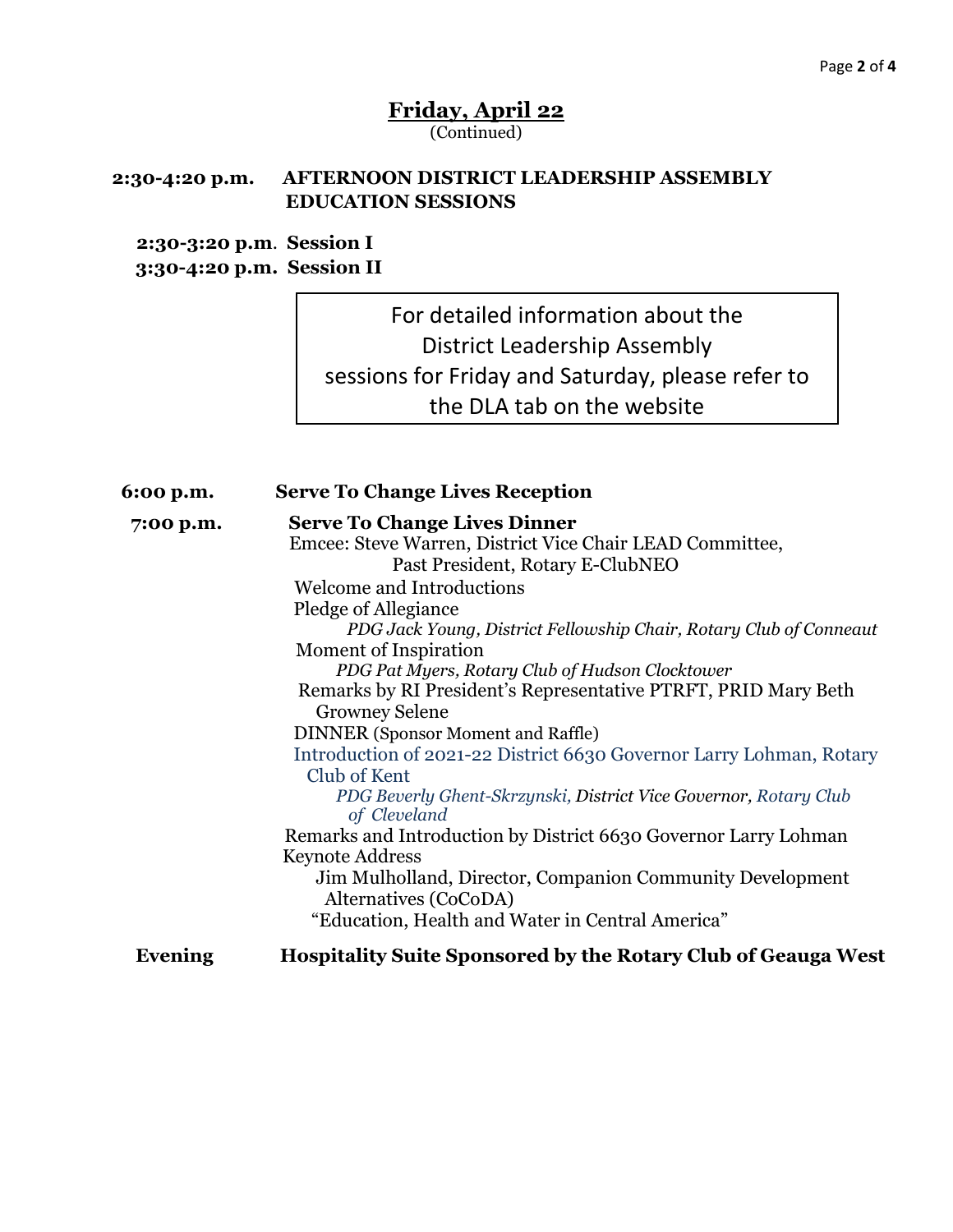### **Saturday, April 23**

(Business-casual)

| <b>All Day</b><br>7:15: a.m. | <b>House of Friendship and The Rotary Attic</b><br><b>Registration</b>                                                                                                                                                                           |
|------------------------------|--------------------------------------------------------------------------------------------------------------------------------------------------------------------------------------------------------------------------------------------------|
| 7:30 a.m.<br>$8:15$ a.m.     | <b>District Leadership Assembly (DLA - ticketed event)</b><br>Meet & Greet, Breakfast<br>District Leadership Assembly "Kick-Off"                                                                                                                 |
| $9:00-9:50$ a.m.             | Presidents-Elect Session I (includes approval of 2022-2023 Budget)<br>Leadership Education Sessions I                                                                                                                                            |
|                              | 10:00-10:50 a.m. Presidents-Elect Session II<br>Leadership Education Sessions II                                                                                                                                                                 |
|                              | 11:00-11:50 a.m. Leadership Education Sessions III                                                                                                                                                                                               |
|                              | For detailed information about the District Leadership Assembly<br>sessions for Friday and Saturday, please refer to the DLA tab on the website                                                                                                  |
| 12:00 Noon                   | <b>Celebration of Youth Luncheon</b><br>Emcee: Chelsea Talty, District Interact Chair, Rotary Club of<br>Geauga West                                                                                                                             |
|                              | Welcome and Special Introductions<br>Rotary Youth Exchange Parade of Flags<br>Bob Heydorn, RYE General Chair, Rotary Club of Cuyahoga Falls<br>Pledge of Allegiance<br>Lee Quignano, Assistant Governor of Lake County, Rotary Club<br>of Mentor |
|                              | Moment of Inspiration<br>Chelsea Talty, District Interact Chair, Rotary Club of Geauga West<br>Remarks by RI President's Representative PTRFT, PRID Mary Beth<br><b>Growney Selene</b><br>LUNCH (Raffle)                                         |
|                              | Presentation by District 6630 4-Way Test Speech Contest Winners<br>Will Underwood, District 4-Way Test Speech Contest Chair,<br>Rotary Club of Kent                                                                                              |
|                              | Rotary Youth Leadership Awards (Camp RYLA)<br>Marc West, District RYLA Chair, Rotary Club of Berea                                                                                                                                               |
|                              | Rotaract and Interact Charter Ceremonies<br>Chelsea Talty, District Interact Chair, Rotary Club of<br>Geauga West                                                                                                                                |
|                              | Presentation of the District Interact Service Project – The Ronald<br>McDonald House of Northeast Ohio<br>Craig Wilson, CEO Ronald McDonald House of Northeast Ohio                                                                              |
|                              | Presentation of Richard C. "Dick" Pitcher Award<br>Introduction of 2021-22 District 6630 Governor Larry Lohman,<br>Rotary Club of Kent<br>PDG Beverly Ghent-Skrzynski, District Vice Governor,<br>Rotary Club of Cleveland                       |
|                              | Closing remarks by District 6630 Governor Larry Lohman                                                                                                                                                                                           |
| 2:30 p.m.                    | "Carnival" sponsored by the District 6630 Interact Students                                                                                                                                                                                      |

**Saturday, April 23**